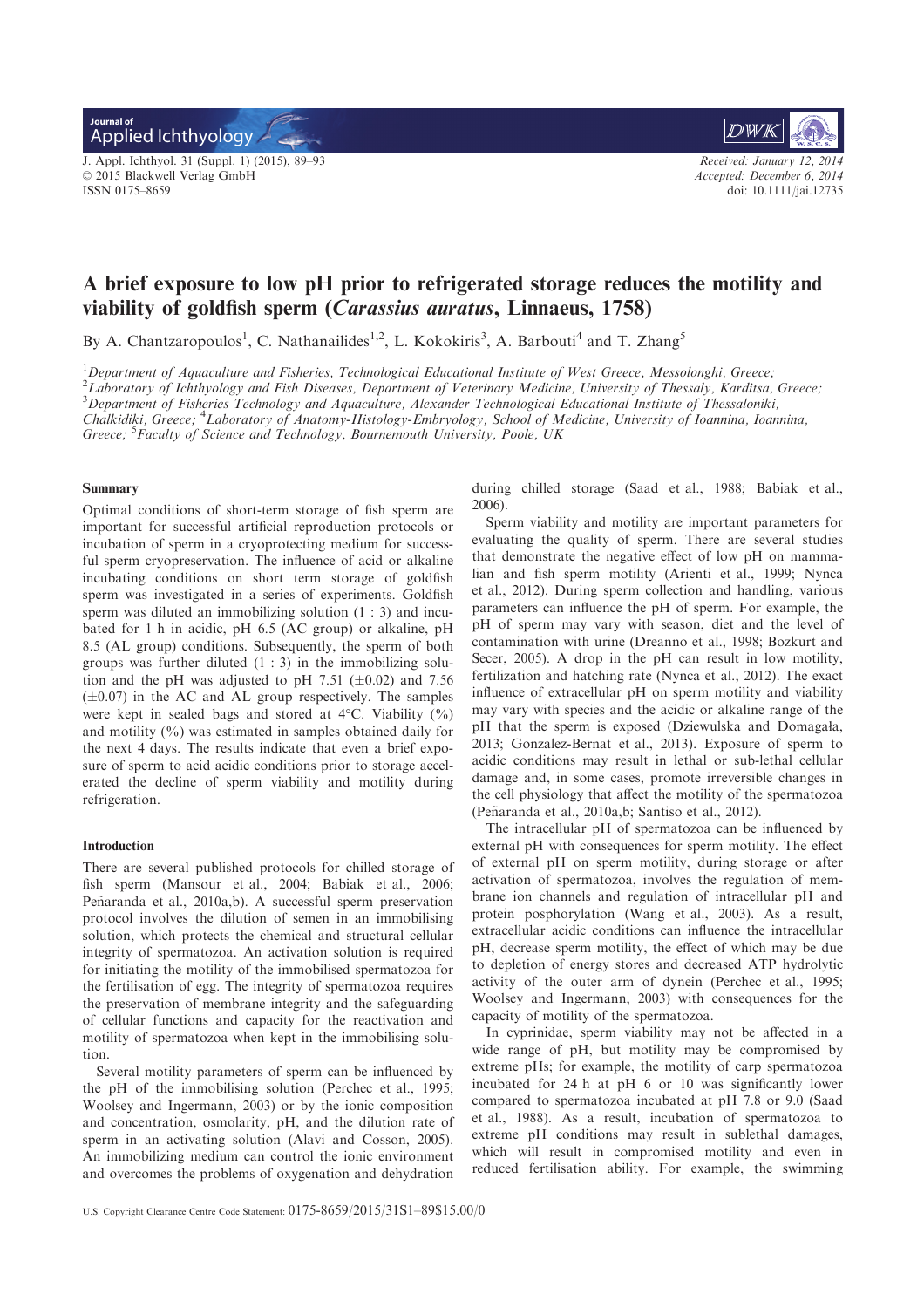velocity and the percentage of motile spermatozoa of *A. alburnus* (Cyprinidae) varies according to the pH of the seminal plasma (Lahnsteiner et al., 1996), indicating that the spermatozoa may be sensitive to the pH conditions to which they are exposed, with consequences for motility of the cyprinid sperm. Unfavourable acidic conditions during sampling, handling, storage, or during activation of spermatozoa, can result in lethal and sublethal damages. For example, even a brief exposure of sperm to urine can result in a drop in the pH, the osmolality, the precautious mobilization of spermatozoa and the rapid depletion of energy stores, with consequences for the stored sperm quality (Nynca et al., 2012). As a result, sperm integrity may be compromised after exposure to unfavourable pH conditions, with consequences for the swimming velocity and duration of motility. Optimal shortterm storage conditions of fish sperm are important for successful artificial reproduction protocols or incubation of sperm in a cryoprotecting medium for successful cryopreservation of sperm from commercially important fish species or phenotypes of ornamental fish such as the goldfish.

The purpose of the present work was to evaluate goldfish sperm motility and viability after a brief exposure to acidic conditions prior to refrigerated storage.

## Materials and methods

In a pilot experiment, fresh undiluted goldfish sperm was diluted  $(1: 250)$  in an activating solution with different pHs; the maximum duration of forward swimming spermatozoa was estimated visually using a light microscope at  $400 \times$  magnification. The activating medium contained 45 mm NaCl, 5 m<sup>M</sup> KCl, 30 m<sup>M</sup> Tris–HCl and the pH tested was 6.5, 7.0, 8.0 and 8.5.

Furthermore, fresh undiluted sperm was diluted (1 : 3) in immobilising solution with acid pH (6.8) and alkaline pH (8.5) and at the frequently reported optimal pH value of 7.8 for semen of goldfish (Zadmajid et al., 2013) and other cyprinidae. After incubation for 1 h at 4°C, the sperm was diluted  $(1: 250)$  in an activating solution  $(45 \text{ mm NaCl})$ , 5 m<sup>M</sup> KCl, 30 m<sup>M</sup> Tris–HCl, pH 8.0) and the maximum duration of forward swimming spermatozoa was estimated visually using a light microscope at  $400 \times$  final magnification.

Based on the results obtained from the above experiments, the influence of acid and alkaline incubation on sperm viability and motility was further investigated. Sperm was collected (using capillary pipette tips as catheters) from 11 goldfish. Semen from eight fish was selected, as their sperm was dense and quiescent before dilution; after activation, their spermatozoa exhibited more than 90% motility and over 70 s minimum of forward swimming motion. Semen of the selected fish was pooled and subdivided in two equal portions for either the acid or alkaline treatment group. For the dilution of spermatozoa, the phosphate buffer used in previous works (Nathanailides et al., 2011) was replaced with Tris buffer, as we observed that phosphate interfered with the fluorescent microscopy used for the viability assay.

The two pooled samples of spermatozoa were diluted (1st dilution  $1:3$  v/v) in an acid (125 mm NaCl, 0.1 mm CaCl, 20 m<sup>M</sup> Tris pH 6.5, titrated with 1 <sup>M</sup> HCl) or an alkaline

90 A. Chantzaropoulos et al.

(125 m<sup>M</sup> NaCl, 0.1 m<sup>M</sup> CaCl, 20 m<sup>M</sup> Tris, pH 8.5) immobilizing solution (Saad et al., 1988). In the first dilution, cell density was about  $6 \times 10^6$  ml<sup>-1</sup>.

The diluted sperm was incubated for 1 h and then briefly centrifuged (at  $1000 g$  for 3 min), the supernatant was partially discarded, diluted again (2nd dilution 1 : 3) in the immobilising solution, and the pH adjusted with 1 <sup>M</sup> HCL. In the second dilution, cell density was about  $3 \times 10^6$  ml<sup>-1</sup>. The second dilution preparations had pH 7.51 ( $\pm$ 0.02) and pH 7.56  $(\pm 0.07)$  in the acid and alkaline group, respectively, and contained 200 mU ml<sup>-1</sup> penicillin + streptomycin. Subsequently, the preparations of immobilised spermatozoa were kept in 1.0 ml Ziploc bags  $(1.9 \times 1.9 \text{ cm})$ , which were inflated with air, gently rotated daily (Babiak and Dabrowski, 2003) and stored at 4°C.

Viability and motility was estimated in samples obtained daily until reaching levels of <15%. The number of dead spermatozoa was assessed by eosin Y stain. A daily sample of stored semen (10  $\mu$ ) from each preparation was mixed with 10  $\mu$ l of 0.5% eosin Y stain on a glass microscope slide and viewed using light microscopy to determine the percentage of viable spermatozoa. Live spermatozoa remained unstained whereas dead spermatozoa were stained red (O'Connell et al., 2002).

Motility was estimated after a third dilution (1 : 250) in an activating solution (45 mm NaCl, 5 mm KCl, 30 mm Tris–HCl, pH 8.0, containing 1% BSA), as the percentage of spermatozoa exhibiting forward motion (Nathanailides et al., 2011). The final density of spermatozoa was about 4–  $5 \times 10^6$  ml<sup>-1</sup>. Immediately after the third dilution, 10  $\mu$ l of the activated sperm was placed in a Makler Chamber and viewed using light microscopy at a final magnification  $\times$ 400. The % of forward-moving spermatozoa was estimated using a computer-aided sperm motility analysis (CASA, TEST SPERM 2.1; Videotest, St. Petersburg, Russia) software. Sperm motility was recorded with 'PINNACLE STUDIO' software (Pinnacle System, GmbH, Braunschweig, Germany). The system included a microscope with a phase-contrast device, a standard microcellular camera for sperm, a colour-analogous system to transfer images to the computer, and special software (VIDEOTEST-SPERM 2.1). Videotaping of sperm motility was conducted at a rate of 25 frames  $s^{-1}$ , and the files saved in AVI format. Duration of each single videotaping was 1 s, with three videotapings for each sperm sample. Equipment used for the analysis of sperm motility included a phase contrast microscope (Olympus BX41) and video camera (Sonny Exwave HHD) connected to a computer. Videotaping was conducted at a total magnification of  $400 \times$ . The settings and procedures used in the present work were based on Pavlov (2006). Briefly, in the present work a Makler chamber (Sefi Medical Instruments, Israel) was used (10  $\mu$ m depth, 20  $\mu$ m sample volume). Within 20–30 s after mixing with activating solution, sperm were placed in the chamber and the preparation was focused; the time was considered as the initial swimming time for the present study. Recording of motility was initiated within 10 s of focusing. As a result, the exact time of the registration of motility was within 30–40 s after mixing the thawed sperm with an activating solution. Randomly selected microscopic fields were used  $(n = 6-7)$  and at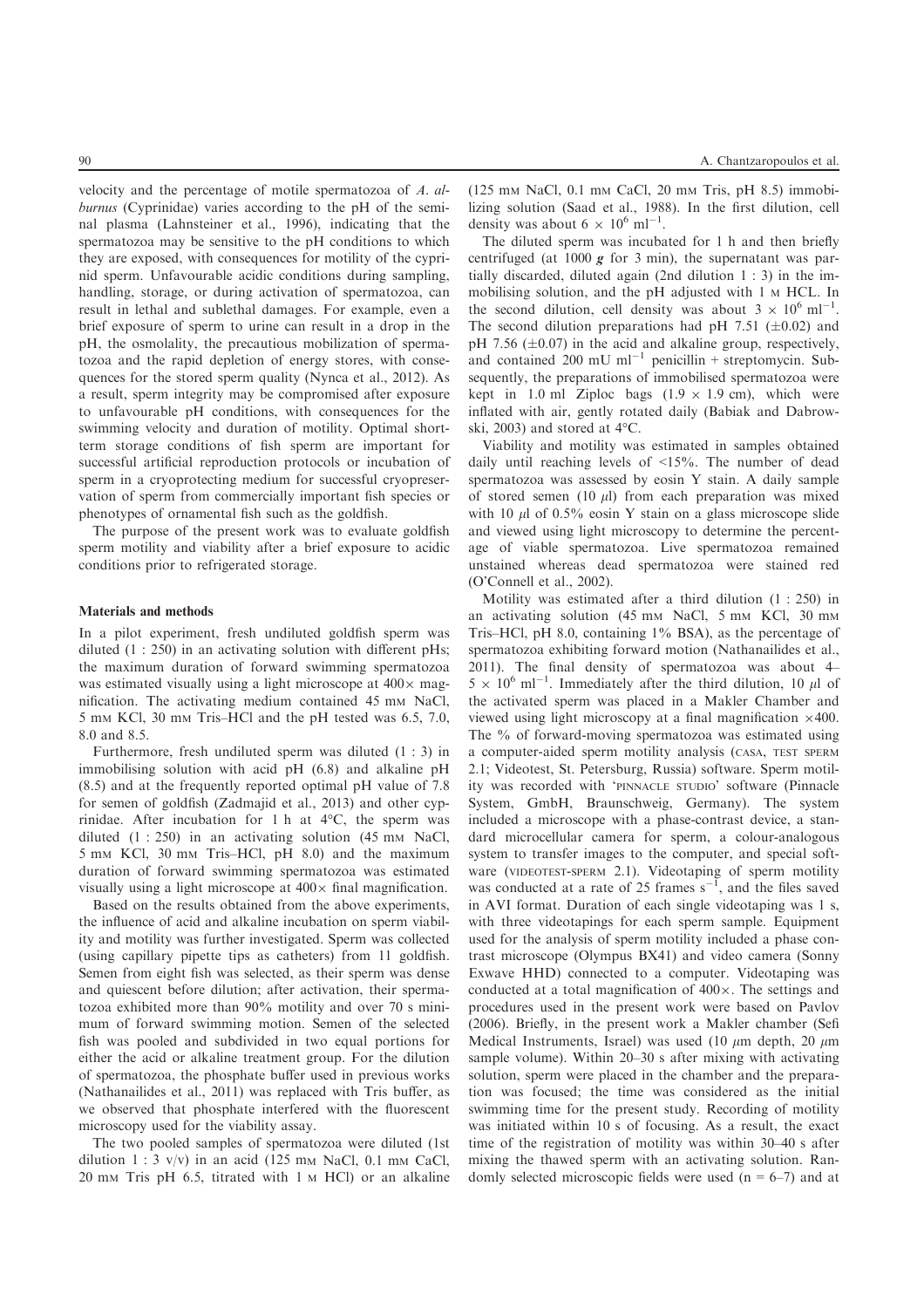least 110 motile spermatozoa from each replica  $(n > 330)$ spermatozoa from each treatment) were observed for the estimation of the % motile spermatozoa of each sampling day.

Data present means  $\pm$  SD for triplicate measurements. Percentages were arcsine transformed prior to statistical analysis. Statistical analysis was performed by ANOVA followed by Tukey's *post-hoc* test. Probability values P < 0.05 were considered statistically significant.

#### Results

## Effect of the swimming medium pH on the duration of sperm motility of fresh sperm

Motility duration of fresh sperm was significantly reduced at pH 6.5 and 7.0 of the swimming medium when compared to pH 7.5, 8.0 and 8.5 (Fig. 1).

## Effect of pH during incubation at  $4^{\circ}C$ , on duration of sperm motility of reactivated refrigerated sperm

Duration of motility was also lower in the sperm that was incubated at 4°C for 1 h at pH 6.5, when compared to spermatozoa incubated for 1 h at pH 7.8 or 8.5 (Fig. 2).

#### Effect of pH during incubation at  $4^{\circ}$ C, on viability and motility of sperm stored at 4°C and reactivated

Incubation of goldfish sperm at pH 6.5 or 8.5 resulted in significantly different viability and motility of spermatozoa after activation. Viability (Fig. 3) and motility (Fig. 4) of both the acid and alkaline group decline in the refrigerated sperm during storage, rapidly compared to viability in both the acid and alkaline incubation treatment. Compared to the alkaline incubation, the acid pre-incubated sperm exhibited a much faster rate of decline of both sperm viability and motility. As a result, on the fourth day of chilled storage, the acid preincubated sperm was neither motile nor viable, whereas the alkaline incubation exhibited  $62.79$  ( $\pm 2.90$ ) motility and 69.01 ( $\pm$ 5.9) viability.



Fig. 1. Effect of the pH of the swimming medium on the duration of sperm motility of fresh goldfish spermatozoa. Sperm was diluted  $(1:100)$  in an activating swimming medium (45 mm NaCl, 5 mm KCl, 30 mMTris–HCl) with different pH (6.5; 7.0; 7.5; 8.0 and 8.5). Bars represent standard deviation of triplicates ( $n \geq 150$  spermatozoa in each replicate) Different letters indicate significant differences  $(ANOVA, P < 0.05)$ 



Fig. 2. Effect of the pH, during incubation at 4°C, on the duration of sperm motility of reactivated refrigerated sperm. The sperm was diluted (1:3) in an immobilising solution (125 mm NaCl, 0.1 mm CaCl, 20 mM) with pH 6.5; 7.8 and 8.5 and was activated after dilution (1:100) in an activating solution (45 mm NaCl, 5 mm KCl, 30 mm Tris–HCl, pH 8.0). Bars represent standard deviation of of triplicates ( $n \ge 150$  spermatozoa in each replicate). Different letters indicate significant differences (ANOVA,  $P < 0.05$ )



Fig. 3. Effect of the pH (pH 6.5: lines with triangles and pH 8.5: lines with squares), during incubation at  $4^{\circ}C$ , on the viability of goldfish sperm stored at 4°C and reactivated. Bars represent standard deviation of of triplicates ( $n \ge 150$  spermatozoa in each replicate)



Fig. 4. Effect of the pH (pH 6.5: lines with triangles and pH 8.5: lines with squares), during incubation at  $4^{\circ}C$ , on the motility  $(%)$  of goldfish sperm stored at 4°C and reactivated. Bars represent standard deviation of of triplicates ( $n \geq 150$  spermatozoa in each replicate)

#### Discussion and conclusions

The results presented here indicate that acidic conditions during activation or during storage resulted in reduced motility of spermatozoa.

There is some evidence to suggest that the pH of several fish species may vary with season, diet, or level of contamination with urine (Dreanno et al., 1998; Bagheri et al., 2013;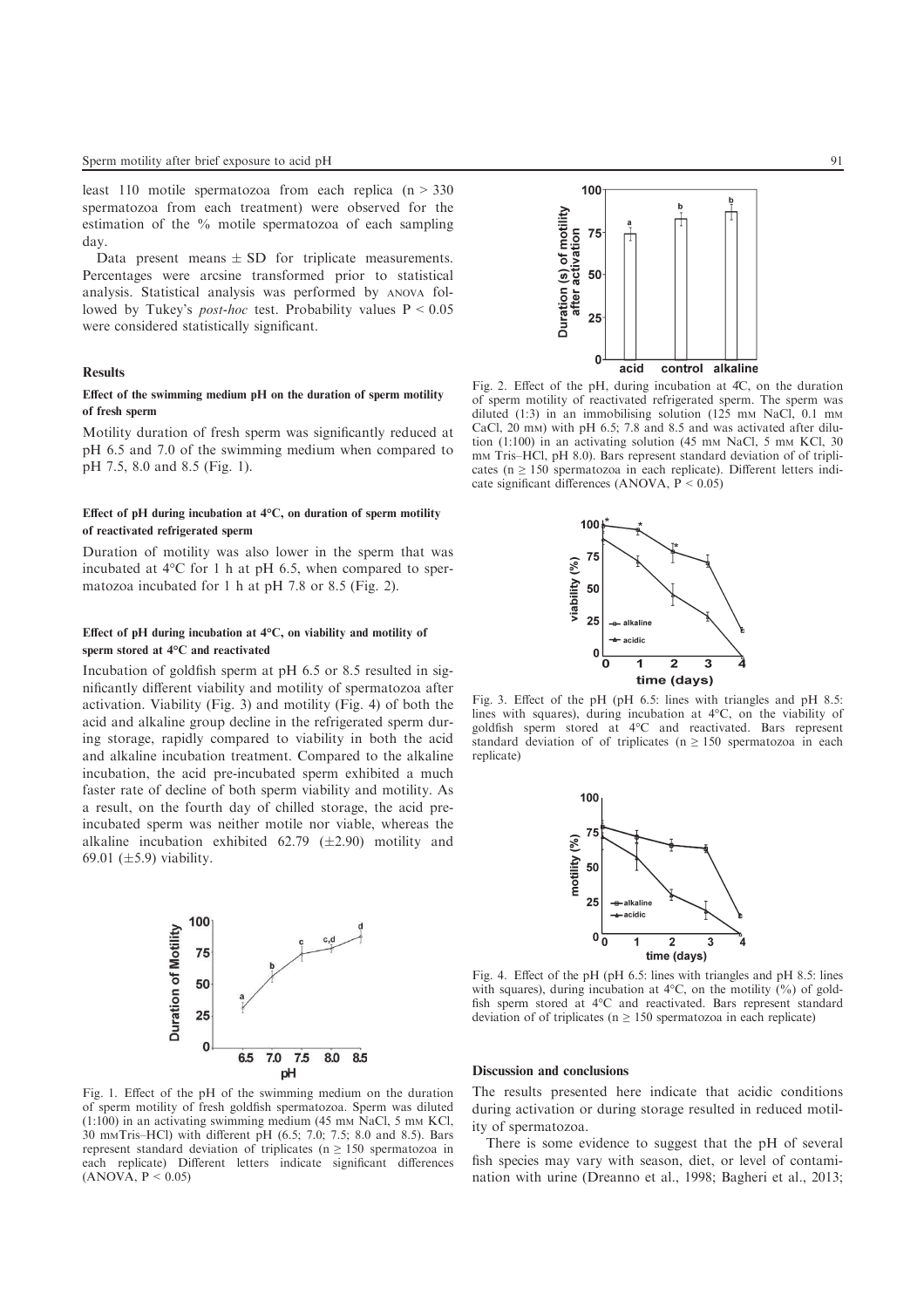Zadmajid et al., 2013). For example, the semen of common carp may vary from pH 6.5 to 8.0 (Bozkurt and Secer, 2005). Unfavourable acidic conditions can cause sublethal damages, which would compromise both sperm DNA integrity and motility (Santiso et al., 2012) and the fertilising ability of some fish species (Alavi and Cosson, 2005; Gonzalez-Bernat et al., 2013; Dadras et al., 2014). In the present work, sperm motility of goldfish was compromised in acidic conditions, which may be explained by the consequences of a possible reduction in the intracellular pH of sperm during incubation at pH 6.5. Furthermore, during storage in the sealed bags, anaerobic conditions may arise, which would result in elevation of  $CO<sub>2</sub>$  and a further decrease in intracellular pH, with consequences for the sperm motility capacity (Morisawa, 1994; Bencic et al., 2000; Woolsey and Ingermann, 2003).

A reduction in sperm quality over a period of chilled storage may be a result of sperm activation, oxidative damage, compromised integrity of cell structures and DNA. Such a reduction indicates lethal damage, whereas the sperm motility indicates the level of sublethal damage (Ciereszko et al., 2005).

The results indicate that even a brief exposure for 1 h to acid conditions can affect sperm viability and motility during short-term refrigerated storage. The correlation between sperm viability and motility in both the acid and alkaline conditions was good, but sperm incubated in alkaline conditions exhibited higher motility and for longer periods of time. The acid group exhibited a dramatic drop in viability and motility after 3 days of chilled storage.

In agreement with the literature, the results of the present work demonstrated a negative effect of low pH on goldfish sperm. In practise, semen may be exposed to an acidic environment due to dietary or seasonal factors or different sampling and handling protocols. In the present work, this negative effect was observed in the spermatozoa activated at acidic conditions or in spermatozoa exposed for 1 h in acidic conditions during storage. In conclusion, even a 1 h brief exposure of spermatozoa to an unfavourable pH environment may result in reduced motility and viability of goldfish sperm and reduce the length of successful storage at 4°C.

#### Acknowledgements

Athanasios Chantzaropoulos received a grant from the COST Office (Food and Agriculture COST Action FA1205: AQUAGAMETE).

#### Conflicts of interests

All authors state that they have no potential conflicts of interest.

#### References

- Alavi, S. M. H.; Cosson, J., 2005: Sperm motility in fishes. I. Effects of temperature and pH: a review. Cell Biol. Int. 29, 101–110.
- Arienti, G.; Carlini, E.; Nicolucci, A.; Cosmi, E. V.; Santi, F.; Palmerini, C. A., 1999: The motility of human spermatozoa as influenced by prostasomes at various pH levels. Biol. Cell 91, 51–54.
- Babiak, I.; Dabrowski, K., 2003: Refrigeration of rainbow trout gametes and embryos. J. Exp. Zool. 300A, 140–151.
- Babiak, I.; Ottesen, O.; Rudolfsen, G.; Johnsen, S., 2006: Chilled storage of semen from Atlantic halibut, *Hippoglossus hippoglossus* L. Theriogenology 66, 2025–2035.
- Bagheri, T.; Imanpoor, M. R.; Jafari, V.; Bennetau-Pelissero, C., 2013: Reproductive impairment and endocrine disruption in goldfish by feeding diets containing soybean meal. Anim. Reprod. Sci. 139, 136–144.
- Bencic, D. C.; Krisfalusi, M.; Cloud, J. G.; Ingermann, R. L., 2000: Short-term storage of salmonid sperm in air versus oxygen. N. Am. J. Aquac. 62, 19–25.
- Bozkurt, Y.; Secer, S., 2005: Effect of short-term preservation of mirror carp (cyprinus carpio) semen on motility, fertilization, and hatching rates. Isr. J. Aquacult-Bamid 57, 207–212.
- Ciereszko, A.; Wolfe, T. D.; Dabrowski, K., 2005: Analysis of DNA damage in sea lamprey (*Petromyzon marinus*) spermatozoa by UV, hydrogen peroxide, and the toxicant bisazir. Aquat. Toxicol. 73, 128–138.
- Dadras, H.; Khara, H.; Noveiri, S. B., 2014: Effect of sperm pH and density on fertilization success in persian sturgeon *Acipenser persicus* (Borodin, 1897). Comp. Clin. Pathol. 23, 975–978.
- Dreanno, C.; Suquet, M.; Desbruyères, E.; Cosson, J.; Le Delliou, H.; Billard, R., 1998: Effect of urine on semen quality in turbot (*Psetta maxima*). Aquaculture 169, 247–262.
- Dziewulska, K.; Domagała, J., 2013: Effect of pH and cation concentrations on spermatozoan motility of sea trout (*Salmo trutta* m. *trutta* L.). Theriogenology 79, 48–58.
- Gonzalez-Bernat, M. J.; Lamare, M.; Barker, M., 2013: Effects of reduced seawater pH on fertilisation, embryogenesis and larval development in the antarctic seastar odontaster validus. Polar Biol. 36, 235–247.
- Lahnsteiner, F.; Berger, B.; Weismann, T.; Patzner, R. A., 1996: Motility of spermatozoa of alburnus alburnus (cyprinidae) and its relationship to seminal plasma composition and sperm metabolism. Fish Physiol. Biochem. 15, 167–179.
- Mansour, N.; Lahnsteiner, F.; Berger, B., 2004: Characterization of the testicular semen of the African catfish, *Clarias gariepinus* (Burchell, 1822), and its short-term storage. Aquac. Res. 35, 232–244.
- Morisawa, M., 1994: Cell signalling mechanisms for sperm motility. Zool. Sci. 11, 647–662.
- Nathanailides, C.; Chanzaropoulos, T.; Barbouti, A.; Perdikaris, C.; Zhang, T., 2011: DNA fragmentation, linear velocity and fertilizing ability of reactivated cryopreserved goldfish sperm using different cryoprotectants. Biotechnology 10, 514–520.
- Nynca, J.; Dietrich, G. J.; Dobosz, S.; Kuźmiński, H.; Ciereszko, A., 2012: Sperm motility rate at pH 6.5 as a useful parameter for the evaluation of rainbow trout sperm quality and usefulness for short-time storage. J. Appl. Ichthyol. 28, 930-933.
- O'Connell, M.; McClure, M.; Lewis, S. E. M., 2002: The effects of cryopreservation on sperm morphology, motility and mitochondrial function. Hum. Reprod. 17, 704–709.
- Pavlov, D. A., 2006: A method of assessment of sperm quality in fish. J. Ichthyol. 46, 384–392.
- Peñaranda, D. S.; Marco-Jiménez, F.; Pérez, L.; Gallego, V.; Mazzeo, I.; Vicente, J. S.; Jover, M.; Asturiano, J. F., 2010a: Evaluation of different diluents for short-term storage of European eel sperm under air-limited conditions. J. Appl. Ichthyol. 26, 659–664.
- Peñaranda, D. S.; Pérez, L.; Gallego, V.; Barrera, R.; Jover, M.; Asturiano, J. F., 2010b: European eel sperm diluent for short-term storage. Reprod. Domest. Anim. 45, 407–415.
- Perchec, G.; Jeulin, C.; Cosson, J.; Andre, F.; Billard, R., 1995: Relationship between sperm ATP content and motility of carp spermatozoa. J. Cell Sci. 108, 747–753.
- Saad, A.; Billard, R.; Theron, M. C.; Hollebecq, M. G., 1988: Shortterm preservation of carp (*Cyprinus carpio*) semen. Aquaculture 71, 133–150.